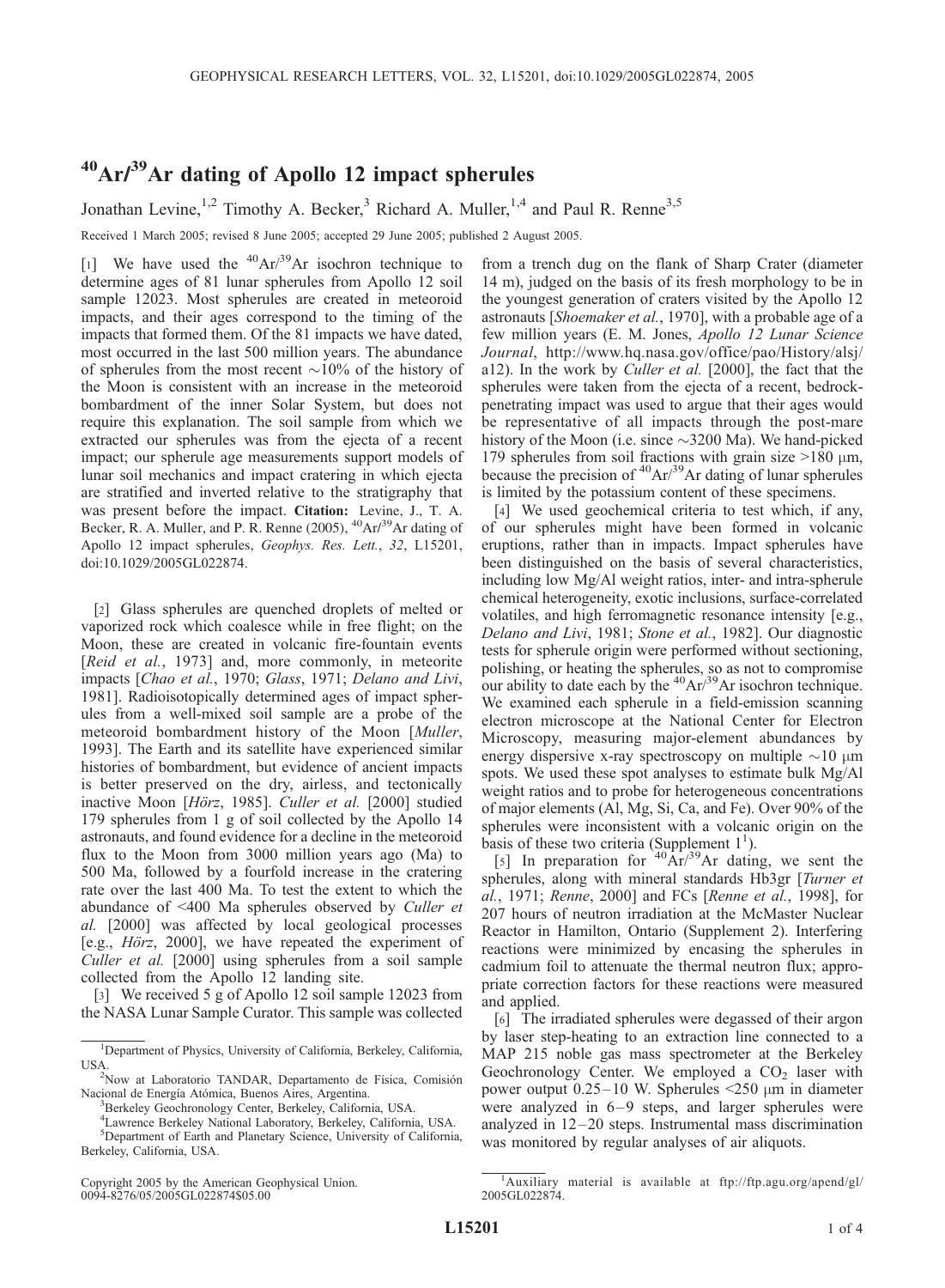

Figure 1.  $^{40}Ar^{39}Ar$  isochrons, correlating ratios of  $^{40}Ar$  and  $^{39}Ar$  to solar-wind  $^{36}Ar$ , for 2 spherules. Ellipses contour the 1<sub>0</sub> confidence level for each measurement. Ages are determined from the slope of the best fitting lines; intercepts correspond to the  ${}^{40}Ar/{}^{36}Ar$  ratio of surface-implanted (trapped) components. Quoted uncertainties represent  $1\sigma$ . MSWD = mean square weighted deviance of the measurements from the line. Prob = probability that scatter from a straight line can be explained by experimental uncertainties alone. For spherule D21 (right), the first heating step has possible contamination from terrestrial atmosphere; the second and third show that the spherule may have lost argon on the Moon, and the 6th and 16th steps (not shown) released argon consistent with instrumental blank levels. All these steps are excluded from the isochron fit.

[7] We found statistically acceptable isochrons (i.e. partial releases along binary mixing lines in <sup>39</sup>Ar/<sup>36</sup>Ar<sub>solar-wind</sub> versus  ${}^{40}Ar/{}^{36}Ar_{\text{solar-wind}}$  space) for 81 spherules (Figure 1, Supplement 3, Supplement 4). The fraction of spherules with acceptable isochrons is much lower than in the work by Culler et al. [2000], but this is partly due to a slight overestimate by Culler et al. [2000] of their analytical uncertainties. Re-analyzing the raw data of Culler et al. [2000], and we find acceptable isochrons for 61% of their Apollo 14 spherules (Supplement 5), compared with 45% of Apollo 12 spherules in this study [Levine, 2004]. An isochron results from the mixing of two isotopic components of argon: a radiogenic component, whose  ${}^{40}Ar/{}^{39}Ar$  ratio is a function of the age of the spherule, and a surface-implanted component containing solar-wind <sup>36</sup>Ar and so-called parentless<sup>40</sup>Ar [*Wieler and Heber*, 2003]. (We assume that no cosmogenic <sup>40</sup>Ar is present.) Spherules without statistically acceptable isochrons represent complex thermal and/or argon histories on the Moon, were incompletely degassed during formation, or contain argon from additional (and unresolvable) isotopic sources.

[8] The distribution of Apollo 12 spherule ages that we measure (Figure 2) is dominated by spherules younger than Ma, but is very different from the distribution of Apollo 14 spherules ages determined by *Culler et al.* [2000]. Our re-analysis of the data gathered by Culler et al. [2000] yields a spherule age distribution broadly similar to that reported initially, but in which the abundance of <400 Ma spherules is of less statistical significance [Levine, 2004] (Supplement 5). The overabundance of young spherules in the Apollo 14 sample could be explained by spherules produced in the Cone Crater impact at 25 Ma, by a veneer of post-Cone spherules deposited on top of a mixed layer of Cone ejecta, or by an increase in the meteoroid bombardment rate since 400 Ma. Our observation of abundant spherules younger than 500 Ma in Apollo 12 soil is consistent with a recent increase in the impactor flux in the inner Solar System [Culler et al., 2000; Grieve and Shoemaker, 1994; McEwen et al., 1997; Schmitz et al., 1997], but does not require it. We consider alternative explanations of the spherule age distribution (Figure 2) below. The observation of many <500 Ma



Figure 2. Age distribution of 81 Apollo 12 spherules. Each measured age is represented by a Gaussian of equal area (light curves), whose width corresponds to the uncertainty in the measurement, i.e. tall, narrow Gaussians represent precisely determined ages, and short, wide Gaussians denote imprecisely measured ages. An ideogram (dark curve) is created by summing the Gaussians; it is our best statistical estimate of the density of spherule ages in the Apollo 12 soil sample. The vertical scale for the Gaussians and ideogram is arbitrary. To blur the peaks caused by individual well-dated spherules, and to illustrate statistical significance more intuitively, we represent the same age distribution with a histogram, shown here with 400 million year bins. Numbers above each bin represent the number of spherule ages in each interval. Both the ideogram and the histogram show an abundance of spherules younger than 400 Ma, and a relative paucity of spherules older than 1000 Ma, which we attribute to the soil sample having come from the bottom of an ejecta deposit of recently inverted stratigraphy.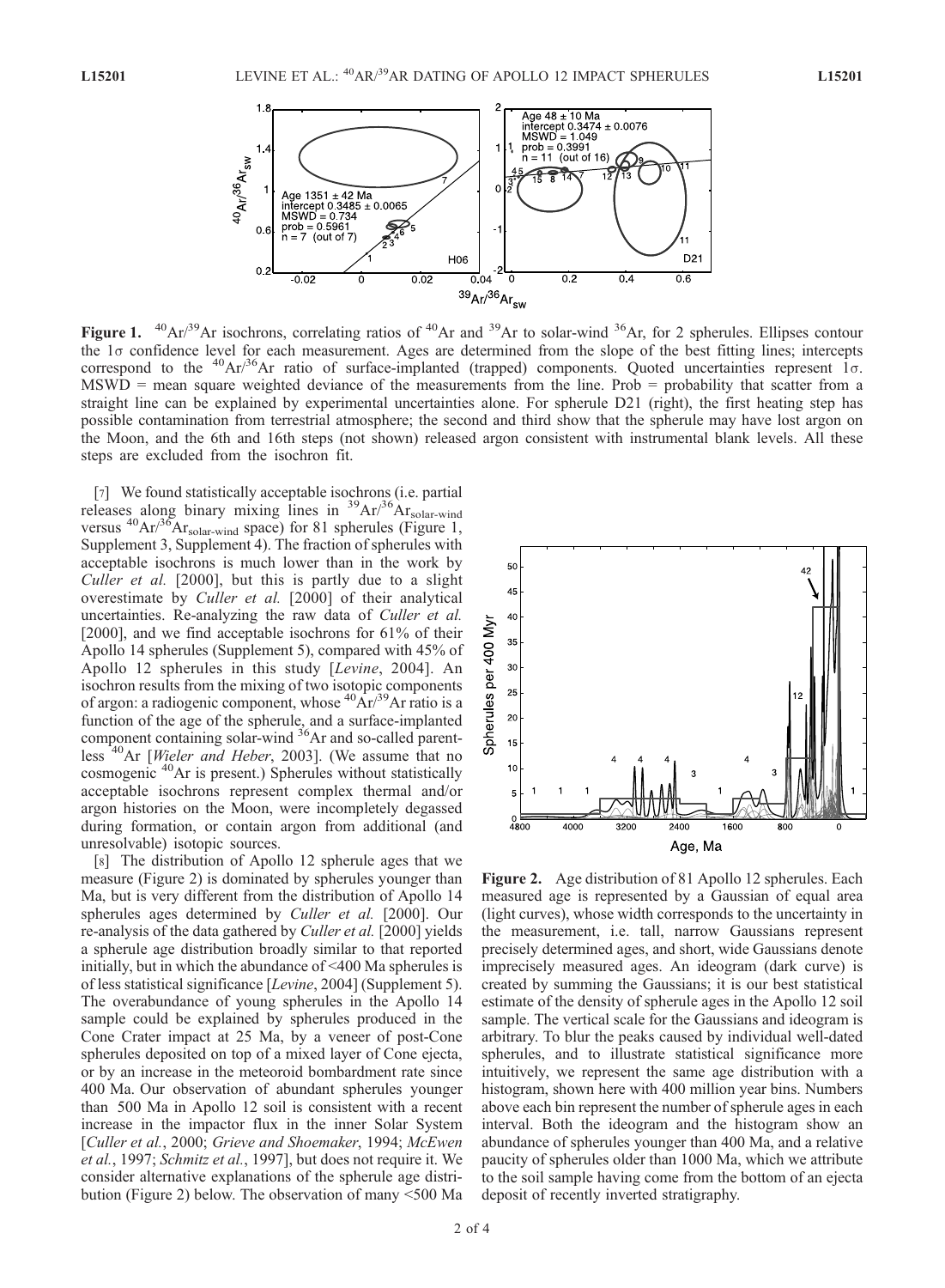spherules cannot be explained by the spherules' being volcanic; there is no known volcanic activity on the Moon in this interval.

[9] First, the fact that we gathered spherules from Sharp Crater ejecta might have ensured that we dated many spherules created in the impact which excavated Sharp Crater. However, not more than  $\sim$  10 of our dated spherules have ages consistent with the likely age of Sharp Crater  $(\leq 10$  Ma). Thus the Sharp impact is not sufficient to explain the overabundance of young spherules that we observe.

[10] Second, perhaps spherules are destroyed or degassed of their argon with a mean lifetime on the Moon of  $\sim$ 300 Ma. If a mechanism could be found that sets such a lifetime, we would expect spherules with older  ${}^{40}Ar/{}^{39}Ar$ isochron ages to be increasingly rare, approximately as we observe. However, the abundance of >3000 Ma spherules in the Apollo 14 sample of Culler et al. [2000] argues against the routine destruction of old spherules.

[11] Third, spherules older than a few hundred million years might have been removed from the Apollo 12 landing site by a large impact, with the subsequently developed regolith containing few older spherules. This model can be falsified on geological grounds: ejected rays from the Copernicus Crater,  $\sim$ 400 km to the north, are continuous across the Apollo 12 landing site and date to  $\sim 800$  Ma [Eberhardt et al., 1973], so no subsequent impact has ejected large amounts of regolith from this location. An event older than  $\sim 800$  Ma is insufficient to explain why there are so many more <400 Ma spherules than spherules from 400 – 800 Ma.

[12] Fourth, the Sharp Crater ejecta may include material only from the upper fraction of the pre-Sharp regolith. Sharp Crater is 3 m deep, and Shoemaker et al. [1970] consider it bedrock-penetrating or nearly so. If the full column of regolith from the crater were ejected, and if the ejecta were thoroughly mixed, the distribution of spherule ages would be representative of all lunar impacts since the emplacement of the local bedrock  $\sim$ 3200 Ma. However, *Melosh* [1989] cautions that in computer simulations and laboratory experiments, only material from the top one-third of a crater is ejected, the remainder being displaced downward or laterally. If the pre-Sharp regolith were stratified, with younger spherules toward the top, then the distribution of ejected spherules should show a scarcity of older ages, consistent with our observations. However, for the top one-third of the regolith to be populated by spherules not more than 15% of the age of the local bedrock, one would also need to postulate a dramatic increase in the rate of soil accumulation at the Apollo 12 landing site since 400 Ma, as by an increased meteoroid flux.

[13] Observations of Barringer Meteor Crater, Arizona [Shoemaker, 1962] and laboratory impact experiments [Melosh, 1989] find overturned strata in the rim crest deposits of meteoroid impact craters, though the extent to which strata are mixed must vary with proximity to the crater and from impact to impact. Melosh [1989, p. 79] illustrates that even unlithified sand, in the laboratory, can be overturned by an impact as though it consisted of coherent layers. On the basis of a core sample collected on the Sharp Crater rim deposit, Morris and Lauer [1982] argue for overturned strata in the Sharp Crater ejecta, though this is disputed by Nagle [1980]. The overturning

of strata may explain the distribution of spherule ages that we measure: trench sample 12023 was collected 20 cm deep into an ejecta deposit that is  $23-28$  cm thick [*Nagle*, 1980; Morris and Lauer, 1982], and therefore contains material that had been near the top of the regolith before the Sharp impact. In this model, our observation of many <400 Ma spherules implies the presence of abundant young spherules, and the near absence of old ones, in the uppermost layers of the pre-Sharp soil. Regolith could be stratified in this way if soils accumulate by slow deposition of ejecta from distant impacts, so that some spherules deposited in each unit have sufficient time at high temperature to be completely degassed. Most of the rest of the spherules may be only incompletely degassed, perhaps explaining why the majority of our spherules did not yield statistically acceptable isochrons. The few spherules we observe with ages >1000 Ma must have been heated very little when they were transported to the pre-Sharp regolith, so that their argon isotope systematics are undisturbed.

[14] Our explanation of stratified soil being overturned by impact offers two possible interpretations for the observations of Culler et al. [2000] at the Apollo 14 landing site. If the sample studied by Culler et al. [2000] was taken from the top layers of inverted Cone Crater ejecta, then it included the oldest pre-Cone material, along with young spherules created in the Cone impact or deposited subsequently. In this interpretation, the data do not require an increase in the meteoroid bombardment flux in the last 400 Ma. Alternatively, if the spherules dated by *Culler et al.* [2000] came from a distal part of the Cone ejecta blanket in which higher-velocity ejecta are more thoroughly mixed [Melosh, 1989], then the Apollo 14 spherule ages are representative of the post-mare bombardment history of the Moon, and the abundance of <400 Ma spherules implies an increased cratering rate since that time.

[15] Dating glass spherules from different depths in a cored regolith sample can probe the meteoroid bombardment history of the Moon if the studied soils accumulated through a large fraction of lunar history. We suggest dating spherules from either a drive tube core though much of the regolith or through the condensed stratigraphic section offered by the rim crest deposit of a recent impact. Such an impact must have penetrated at least 3 times the thickness of the regolith for the ejecta to include soils from all depths [Melosh, 1989]. Differences in the spherule age distribution as a function of depth would be useful constraints for models of regolith accumulation and impact mechanics. Material for this experiment could come from the Apollo archives or possibly from a future sample-return mission to the Moon.

[16] **Acknowledgments.** We are grateful to the NASA Lunar Sample Curator for providing the lunar samples, and to the staff of the National Center for Electron Microscopy. We thank W. Alvarez, F. Asaro, J. Feinberg, D. Karner, D. O'Connor, R. Rohde, D. Shimabukuro, and P. Weir for invaluable discussions and assistance in this research, and we acknowledge constructive reviews of our manuscript by B. Weiss and B. Cohen. Supported by the National Science Foundation, through a Graduate Research Fellowship (JL), the Ann and Gordon Getty Foundation, and the Folger Foundation.

## References

Chao, E. C. T., J. A. Boreman, J. A. Minkin, O. B. James, and G. A. Desborough (1970), Lunar glasses of impact origin: Physical and chemical characteristics and geologic implications, J. Geophys. Res., 75(35), 7445 – 7479.